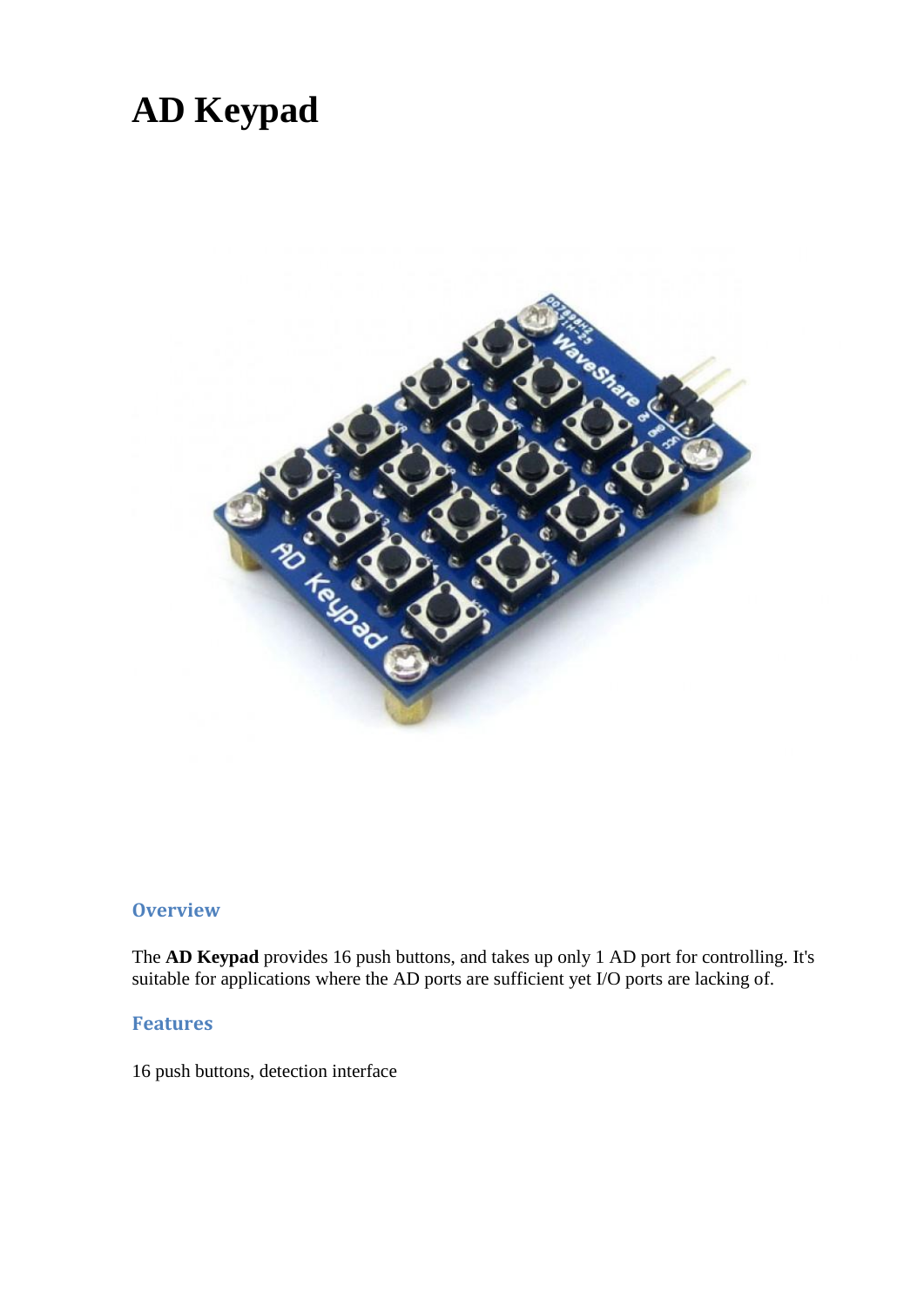## **Parameters and How to**

### **Parameters and Sampling**

- **AD ideal value:** when button pressed, Viv = (button index / 16) x Vref **AD real value:** when button pressed,  $Vrv = (1 \pm 6\%)$  x Viv For instance, suppose Vref = 5, 8th button was pressed, then Viv =  $(8 / 16)$  x 5 = 2.5, Vrv =  $(1 \pm 1)$ 6%) x 2.5, equals to 2.35-2.65
- **Abbreviation**
	- o Vref: AD reference voltage
	- o iv: ideal value
	- o rv: real value

|                | <b>ADC Value Detection</b><br>Range     |                  | <b>Measurement Data (Vref=3.3V)</b>     |                     |                           | <b>Measurement Data (Vref = 5V)</b>     |                     |                   |
|----------------|-----------------------------------------|------------------|-----------------------------------------|---------------------|---------------------------|-----------------------------------------|---------------------|-------------------|
| <b>Buttons</b> | 10-bit ADC                              | 8-bit ADC        | Real<br>Value<br><b>Sampling</b><br>(V) | <b>Error</b><br>(V) | <b>Ideal Value</b><br>(V) | Real<br>Value<br><b>Sampling</b><br>(V) | <b>Error</b><br>(V) | Ideal<br>Value(V) |
| $\mathbf 0$    | $0 - 4$                                 | $0 - 1$          | 0                                       | O                   | O                         | 0                                       | $\overline{0}$      | $\overline{0}$    |
| $\mathbf{1}$   | (1±6%)x64                               | (1±6%)x16        | 0.2054                                  | 0.00085             | 0.20625                   | 0.3112                                  | $-0.0013$ 0.3125    |                   |
| $\overline{2}$ | $(1\pm6\%)$ x128                        | $(1\pm6\%)$ x32  | 0.4117                                  | $-0.0008$ 0.4125    |                           | 0.6238                                  | $-0.0012$ 0.625     |                   |
| 3              | $(1\pm6\%)$ x192 $ (1\pm6\%)$ x48       |                  | 0.6233                                  | $0.00455$ 0.61875   |                           | 0.9444                                  | 0.0069              | 0.9375            |
| 4              | $(1\pm6\%)$ x256 $ (1\pm6\%)$ x64       |                  | 0.8242                                  | 0.0008 0.825        |                           | 1.2487                                  | $-0.0013$ 1.25      |                   |
| 5              | $(1\pm6\%)$ x320 $ (1\pm6\%)$ x80       |                  | 1.0304                                  | 0.00085             | 1.03125                   | 1.5612                                  | $-0.0013$   1.5625  |                   |
| 6              | (1±6%)x384                              | (1±6%)x96        | 1.2355                                  | $-0.002$            | 1.2375                    | 1.8719                                  | $-0.0031$   1.875   |                   |
| $\overline{7}$ | (1±6%)x448                              | $(1\pm6\%)$ x112 | 1.4448                                  | 0.00105 1.44375     |                           | 2.189                                   | $0.0015$ 2.1875     |                   |
| 8              | $(1\pm 6\%)$ x512                       | (1±6%)x128       | 1.6541                                  | 0.0041              | 1.65                      | 2.5061                                  | $0.0061$ 2.5        |                   |
| 9              | $(1\pm6\%)$ x576                        | (1±6%)x144       | 1.8637                                  | 0.00745 1.85625     |                           | 2.8237                                  | $0.0112$ 2.8125     |                   |
| 10             | (1±6%)x640                              | (1±6%)x160       | 2.0732                                  | 0.0107              | 2.0625                    | 3.1411                                  | 0.0161              | 3.125             |
| 11             | $(1\pm6\%)$ x704 $\ $ (1 $\pm6\%$ )x176 |                  | 2.2672                                  | 0.00155             | 2.26875                   | 3.435                                   | $-0.0025$  3.4375   |                   |